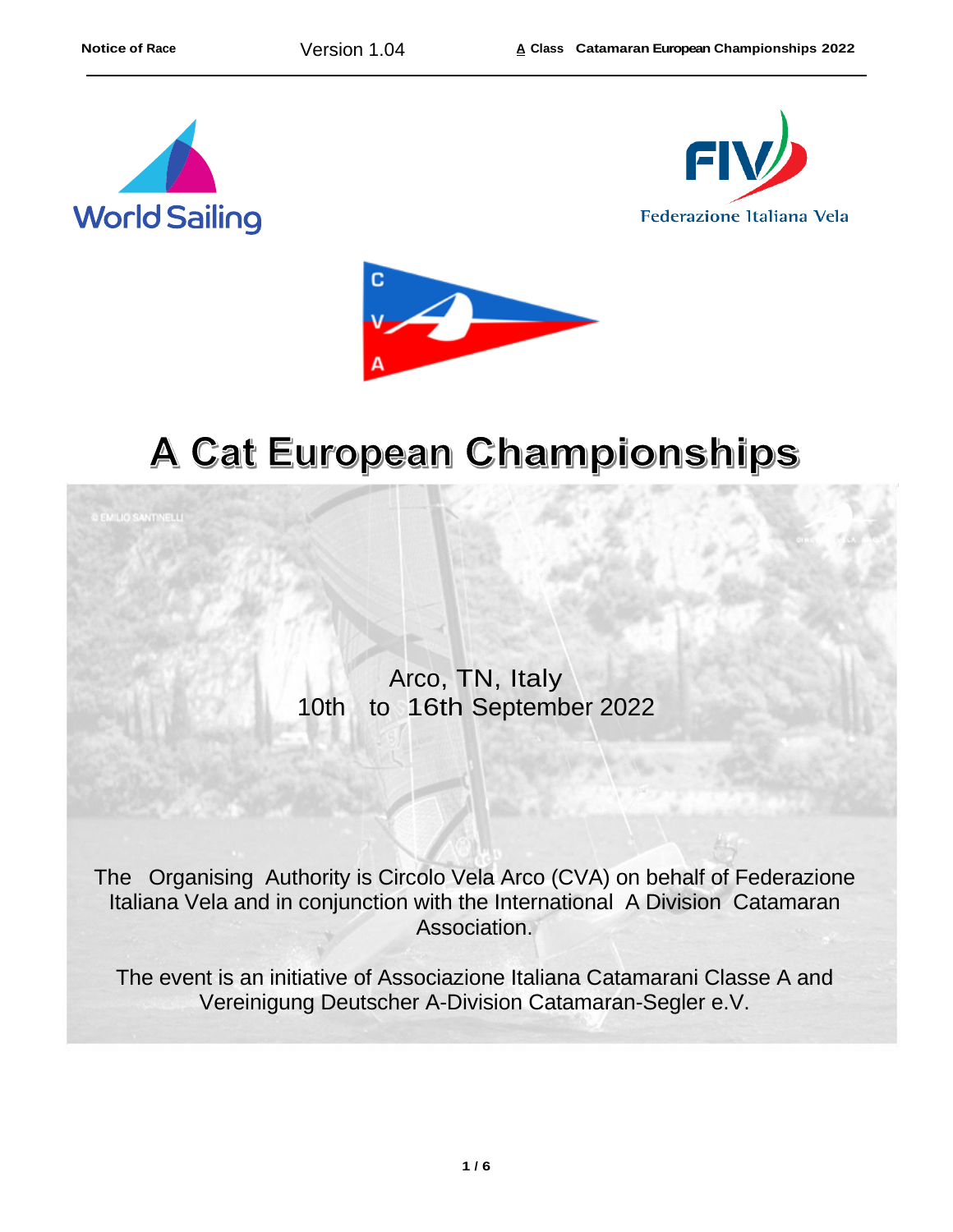# **NOTICE OF RACE**

#### **ABBREVIATIONS**

- NoR Notice of Race
- Protocol The "Protocol for the contrast and containement of the spread of Covid-19" issued by Federazione Italiana Vela (FIV): "PROTOCOLLO DI REGOLAMENTAZIONE DELLE MISURE PER IL CONTRASTO ED IL CONTENIMENTO DELLA DIFFUSIONE DEL COVID-19 NELLE SOCIETÀ E ASSOCIAZIONI SPORTIVE AFFILIATE"

(Refer to NoR 22 "Useful Coronavirus Information" to find out how to access the most up-to-date version of the Protocol and other useful information related to Covid-19 pandemic emergency).

[NP] denotes a rule that shall not be grounds for protests by a boat. This changes RRS 60.1(a). [SP] denotes a rule for which a standard penalty may be applied by the race committee without a hearing. This changes RRS 63.1 and A5.1.

[DP] denotes a rule for which the penalty is at the discretion of the International Jury.

#### **1. RULES**

- 1.1 The regatta will be governed by the rules as defined in *The Racing Rules of Sailing*.
- 1.2 The Class and Championship Rules of the International A-Division Catamaran Association (IACA) will apply for the Championships.
- 1.3 Appendix T Arbitration will apply, as modified by rule 15.2 of this NoR.
- 1.4 [DP][NP] The penalty for an infringement to the "Protocol" may be at most a 10% scoring penalty, depending on the seriousness of the infringement. The percentage will be applied to the finishing positions of the boat in all the races on the day in which the infringement was made, or to the positions acquired on the race closest to the infringement. If a boat commits infringement of the "Protocol" while not racing, her penalty shall apply to the race sailed nearest in time to that of the incident, according to RRS64.2.

#### **2. ADVERTISING [NP][DP]**

- 2.1 Advertising shall comply with World Sailing Advertising Code (Regulation 20).
- 2.2 Boats may be required to display bow numbers and advertising chosen and supplied by the Organising Authority.

#### **3. ELIGIBILITY AND ENTRY**

- 3.1 Competitors shall comply with World Sailing Eligibility Code (Regulation 19).
- 3.2 All competitors shall be fully paid-up members of the International  $\Delta$ -Division Catamaran Association either through their respective country Association membership or individual membership.
- 3.3 Boats may compete in either the Open or the Classic Discipline.
- 3.4 The total number of entries is restricted to a maximum of 100 boats, including 10 wild cards.
- 3.5 Attribution of entry slots is allocated according to IACA Championship Rules Point 3.5 and Appendix 1. The allocation of entry slot between Open and Classic Discipline is done by National Association.
- 3.6 Eligible Sailors/Boats shall apply for an entry slot through their National Association.
- 3.7 On the first day of the event a Parent/Guardian Consent and Supervision Form must be completed and signed by the Parent or Guardian and handed in at registration for any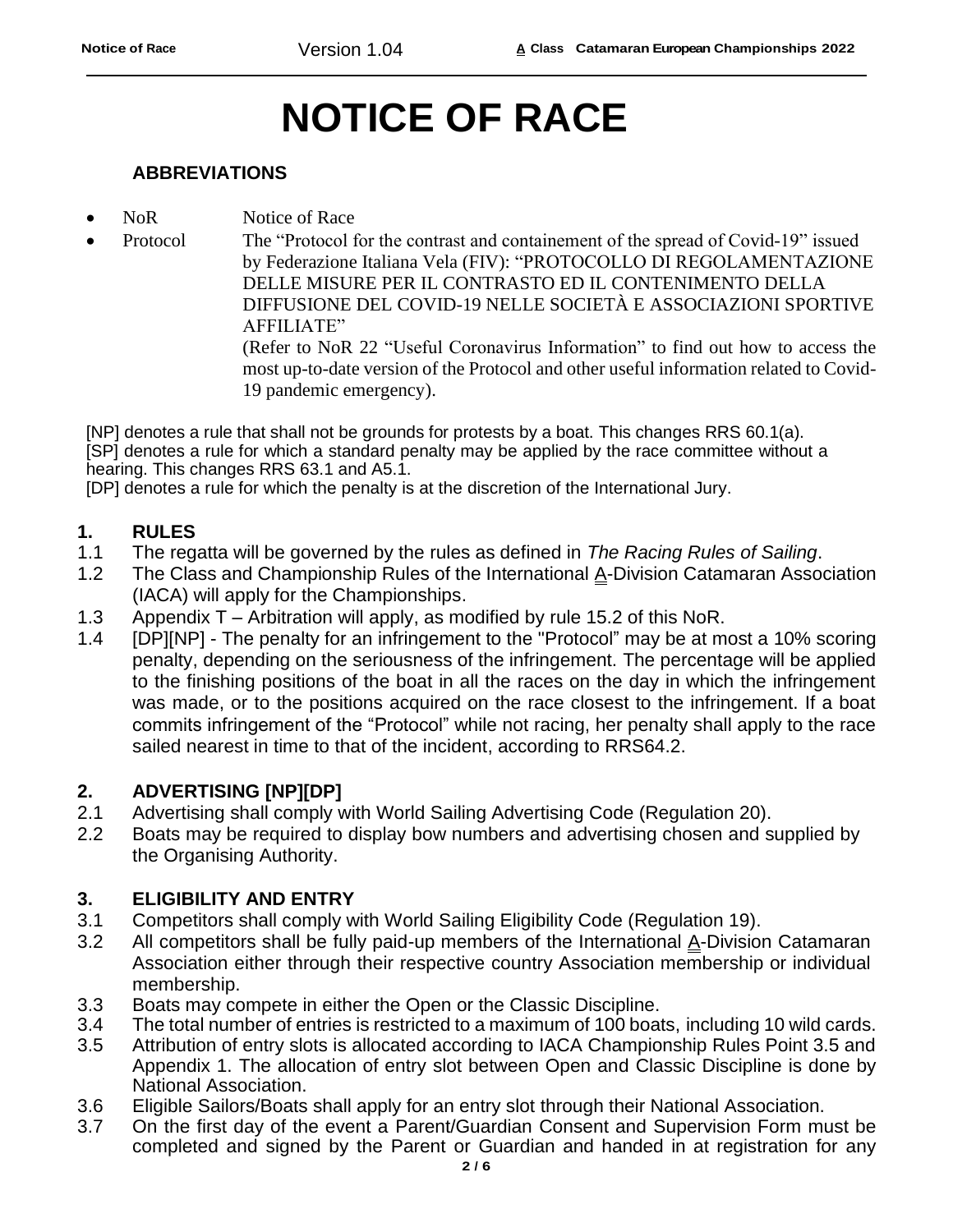**Notice of Race A Class Catamaran European Championships 2022**

Version 1.04 competitor under the age of 18. Forms may be downloaded from website of CVA as per the link below.

### **4. FEES AND PAYMENT**

European Championships - Entry Fee €300 (until 31 July 2022) Late entry Fee in total €450 (€300 + €150) Support Boat Fee: €120

Payment details: Circolo Vela Arco CASSA RURALE ALTO GARDA, IBAN: IT45K 08016 34310 000000140419 SWIFT/BIC : CCRTIT2T04A

#### **5. FORMAT OF RACING**.

The Open fleet and the Classic Discipline fleet will race in separate fleets.

#### **6. SCHEDULE**

| 6.1 | European Championships               |               |                                          |
|-----|--------------------------------------|---------------|------------------------------------------|
|     | Saturday, September 10th             | 0900-1200 /   |                                          |
|     |                                      | 1400-1800     | Registration/Inspection                  |
|     | Sunday, September 11 <sup>th</sup>   | $0900 - 1100$ | Registration/Inspection                  |
|     |                                      | 1300          | <b>Practice Races</b>                    |
|     |                                      | 1800          | <b>Opening Ceremony</b>                  |
|     | Monday, September 12th               | 1030          | <b>Support Boat Briefing</b>             |
|     |                                      | 1100          | <b>Competitors Briefing</b>              |
|     |                                      | 1300          | Racing                                   |
|     | Tuesday, September, 13 <sup>th</sup> |               | Racing                                   |
|     | Wednesday, September 14th            |               | Racing                                   |
|     | Thursday, September 15 <sup>th</sup> |               | Racing                                   |
|     | Friday, September 16th               |               | Racing                                   |
|     |                                      | 1800          | <b>Prize Giving and Closing Ceremony</b> |
|     |                                      |               |                                          |

- 6.2 On Friday 16 September no warning signal will be made after 16:00h.
- 6.3 A total of TWELVE races in each discipline are scheduled.
- 6.4 No more than THREE races in each discipline may be sailed per day.
- 6.5 Social events will be published closer to the event.

## **7. EQUIPMENT INSPECTION – MEASUREMENT [DP]**

- 7.1 Measurement and equipment inspections may be made at any time during the events.
- 7.2 Equipment inspection will be conducted by the appointed Technical Committee in accordance with the  $\underline{A}$  Class Catamaran Equipment Inspection Regulations. Sails, boats, and equipment must be measured *before* arriving at the Championship. All competitors at registration must produce valid and **current** measurement certificates for the hull, mast and sail. Refer to<http://www.a-cat.org/?q=node/9>
- 7.3 The Equipment Inspection Regulations for the championship will be published on the website of CVA no later than 1st July 2022.
- 7.4 Equipment shall only be replaced with permission of the Technical Committee.

## **8. SAILING INSTRUCTIONS**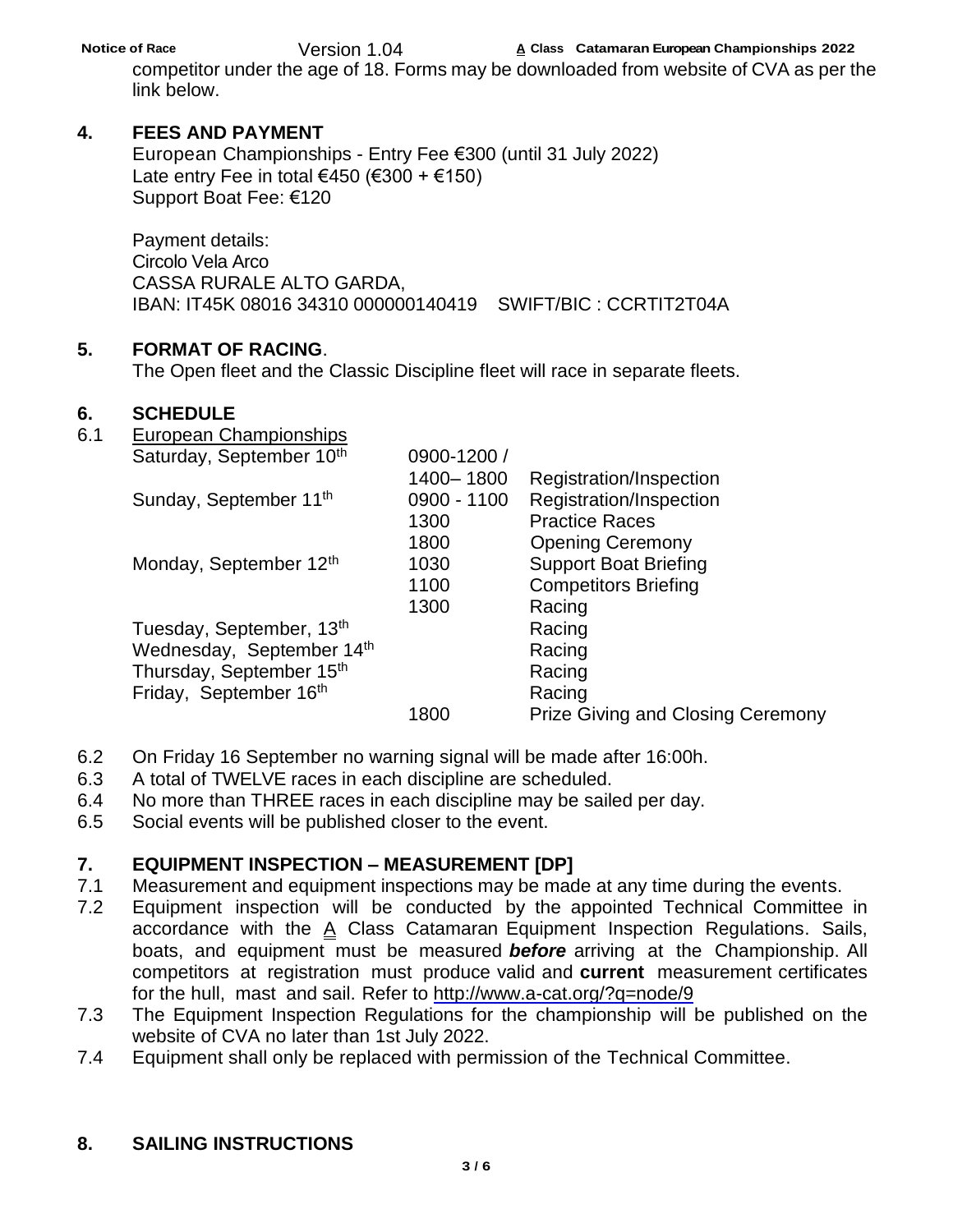## Version 1.04

**Notice of Race A Class Catamaran European Championships 2022**

The Sailing Instructions will be available on the event website by Saturday 10<sup>th</sup> September 2022; 17:00h.

## **9. VENUE AND CONTACT**

The 2022 A Class Catamaran European Championships will be held at the Circolo Vela Arco, Via Lungo Sarca, 20 - 38062 Arco, TN, Italy.

The e-mail address for the event is: [race-office@circolovelaarco.com](mailto:race-office@circolovelaarco.com) The venue contact is: [info@circolovelaarco.com](mailto:info@circolovelaarco.com) The CVA website is: [https://www.circolovelaarco.it](https://www.circolovelaarco.it/)

## **10. THE COURSES**

Courses will be according to IACA Championship Rules Point 7 and Appendix 4. Fleets will race either on separate course areas or with separate races on the same course area.

## **11. PENALTY SYSTEM**

RRS 44.1 is changed so that the Two-Turns penalty is replaced by a One-Turn penalty.

## **12. SCORING**

- 12.1 The Low Points Scoring System of RRS Appendix A will apply.
- 12.2 In each discipline, 5 races are required to constitute a European Championship series.
- 12.3 When fewer than 6 races have been completed, a boat's series score will be the total of its race scores.
- 12.4 When from 6 to 8 races have been completed, a boat's series score will be the total of her race scores excluding her worst score.
- 12.5 When 9 or more races have been completed, a boat's series score will be the total of her race scores excluding her two worst scores.

## **13. SAFETY [DP]**

- 13.1 As an integration to RRS 40.1 and in accordance with RRS 40.2, all competitors shall wear a personal floatation device at all times while afloat, except briefly while changing or adjusting clothing or personal equipment. The personal floatation device shall be compliant to one of the following standards: ISO 12402-5 (Level 50), USCG Type III, AUS PFD 2.
- 13.2 All competitors of the open discipline shall wear a safety helmet, which complies with or is accredited to EN1385, at all times whilst racing.

## **14. SUPPORT PERSON BOATS [DP][NP]**

- 14.1 Support boats shall **register with the Organising Authority on arrival** and will be required to comply with local legislation and the Event Support Boat regulations. Motorboats are prohibited on the Northern part of Lake Garda. However, during this event, a special permit to use such boats may be given (producing the required documents) by the Circolo Vela Arco if team leaders and coaches agree to the following rules:
	- to indiscriminately provide technical or health assistance to the eventuality, contacting the RC if it is necessary to enter the regatta area;
	- maximum 2 people are allowed on the motorboat;
	- to follow all instructions given by the Race Committee. Team support/coaches shall register complete on-site registration at the race office at the venue.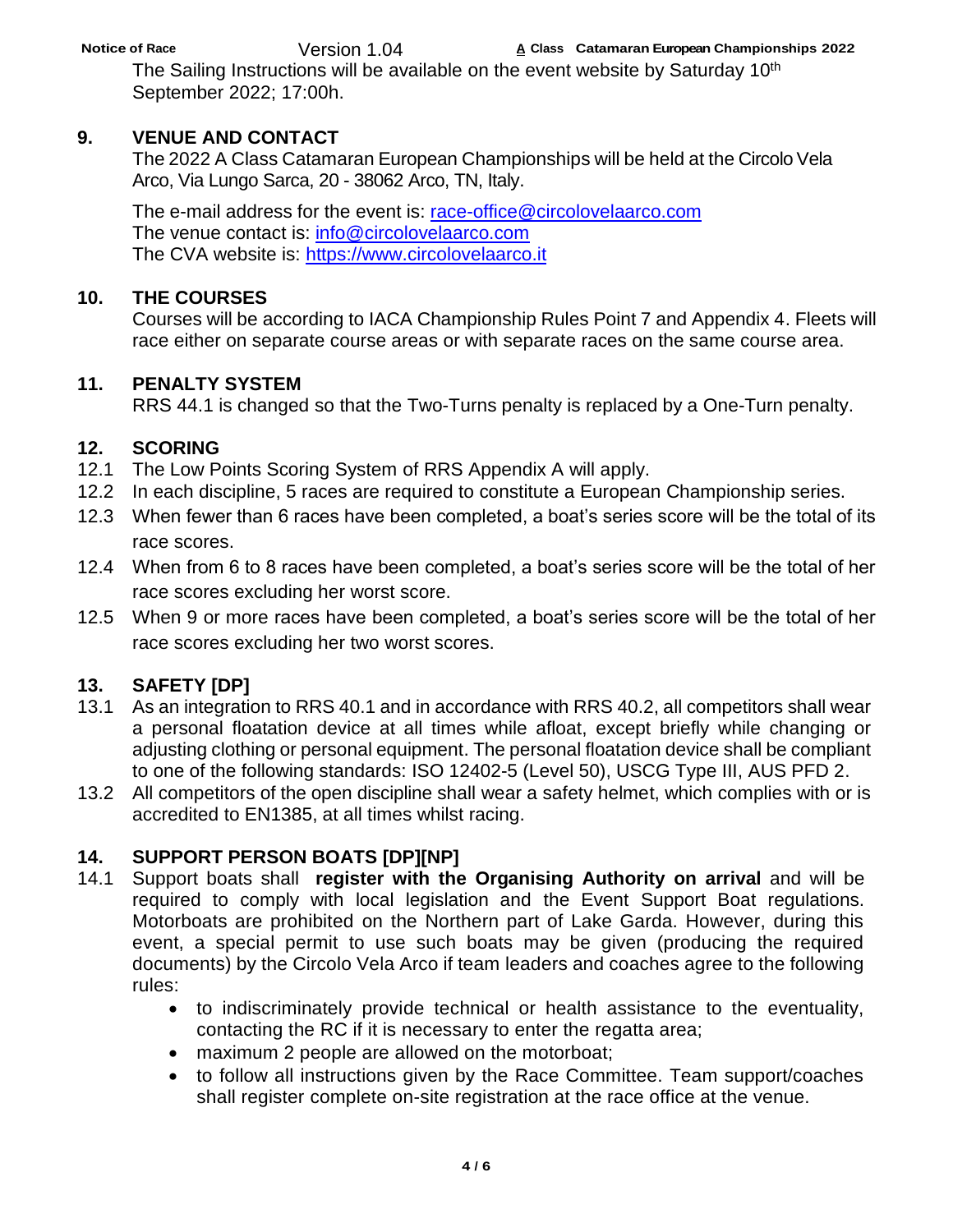Version 1.04

**Notice of Race A Class Catamaran European Championships 2022**

The required documents that have to be sent to the race office (if possible before arriving) are:

- engine registration document of the rib (engine brand name engine serial number);
- current valid insurance of the engine;
- driver's identity document or navigation license, if the engine is 40.8 HP or more.
- Each motorboat shall display the proper flag (S) , provided by the Club. For the flag a deposit of  $\epsilon$  20.00 will be required.
- 14.2 All support boats shall clearly display the 3 letter national code of their WS Member National Authority at all times while afloat. The minimum height for the letters shall be 200mm.
- 14.3 If called upon support boats will be required to act as rescue boats.

## **15. INTERNATIONAL JURY**

- 15.1 An International Jury will be appointed for the Europeans Championships in accordance with RRS 91(b). Its decisions will be final as provided in RRS 70.5
- 15.2 An arbitration meeting may be conducted for protests lodged in accordance with RRS 60.1 (a) which allege an infringement of a rule of RRS Part 2 or Part 4 or RRS 31. The inclusion of infringements of rules of Part 4 represents a change of appendix T1(a). Such meetings will be held subsequent to the protest being lodged and prior to a protest hearing. Arbitration meetings will be conducted in accordance with RRS Appendix T.

## **16. PRIZES**

- 16.1 Prizes for the European Championships will be awarded for the first FIVE places in both the Open and Classic Discipline fleets.
- 16.2 The first sailor from Europe of each fleet will be awarded the title 2022 European Champion and will receive the perpetual trophies.
- 16.3 The following prizes will also be awarded in each fleet Junior Champion (aged under 25 years) Great Grand Masters (aged 56 or over) Women's Champion
- 16.4 Other prizes may be awarded at the discretion of the Organising Authority.
- 16.5 Ages will be based on age at 10th September 2022

## **17**. **RADIO COMMUNICATION [DP]**

- 17.1 A boat shall not receive voice or data transmissions that are not available to all boats.
- 17.2 The IACA Championship Rules apply for World Championships and forbid the carrying and use of any personal GPS device.

## **18. INSURANCE [DP][NP]**

Each participating boat shall have valid third-party liability insurance with a minimum cover of at least 1.500.000  $\epsilon$  (or equivalent) per incident.

## **19. RISK STATEMENT**

RRS 3 of the Racing Rules of Sailing states: "The responsibility for a boat's decision to participate in a race or to continue racing is hers alone."